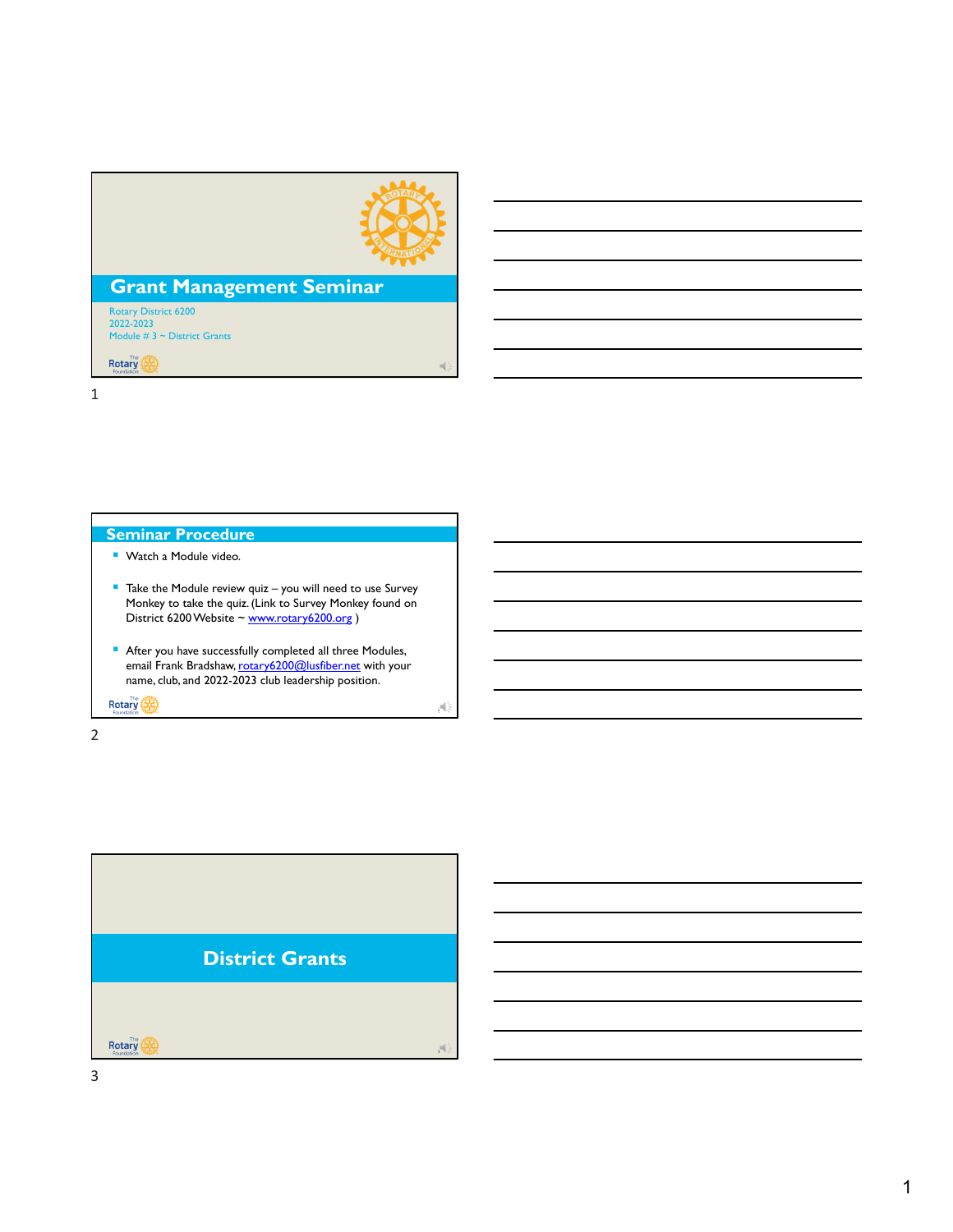#### **Club Qualifications**

- **Agree to implement the Club Memorandum of** Understanding (MOU) and other necessary documents.
- At least two (2) Club members (preferably one should be the 2021-2022 Club President) participate in the Grants Management Seminar.
- **Encouraged to enter Club's Rotary Foundation giving goals** in Rotary Club Central.

Rotary **AND** 

4

#### **Club Qualifications (con't)**

- Appoint a Club Foundation Committee Chair and advise RI and District Office of name and contact information.
- Current as to Rotary International and District 6200 dues.
- **Previous District Grant Projects have been successfully** closed out.

5

**Rotary** 

#### **District Grants**

- **Small, short-term projects**
- **Funded by a Block Grant from TRF**
- **Sustainable, measurable outcomes**
- **Local or international activities**
- **Aligns with the mission of The Rotary** Foundation

Rotary (A)



4

5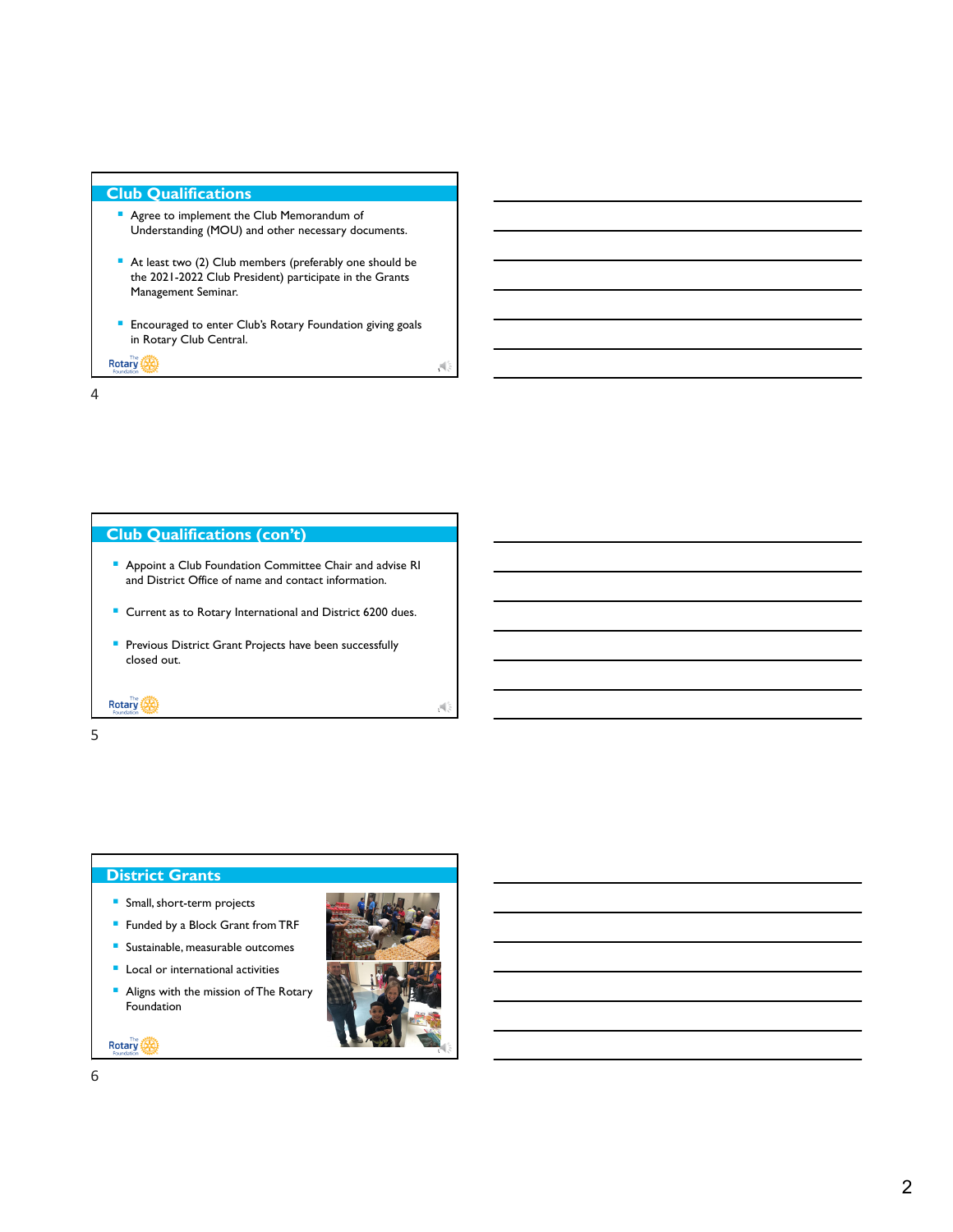#### **District 6200 Grant Projects**

- **Maximum grant amount varies between clubs**
- **Encourage that projects be sustainable**
- Do not need separate checking account
- **Youth Services projects allowed**
- **Construction projects allowed**
- Up to 4 Clubs may partner together on a project

Rotary (A)

# 7

#### **District 6200 Grant Projects - Restrictions**

- Not available if previous year's District Grant is still open
- **Proposed District Grant project cannot be a contribution to** another organization's fundraising event
- **Scholarships must be paid directly to the school, not paid to the** student
- No Cash Cards
- Cannot fund an on-going project must be a new initiative

**Rotary** 

8

#### **District 6200 Grant Amounts**

- The grant amount range is  $$500 \sim $2,000$
- **Grant awards based on Club's Rotary Foundation Annual** Fund giving over the last three (3) years.
	- Rotary Year 2019-20, Rotary Year 2020-21, & Rotary Year 2021-22
- **Percentage (%) of total project budget that is being funded** by Club and/or another partner.
	- A 15% 25% minimum match from Club and/or partner required

Rotary **1999** 

9

 $\mathbb{R}$ 

74)<br>1

 $\frac{1}{8}$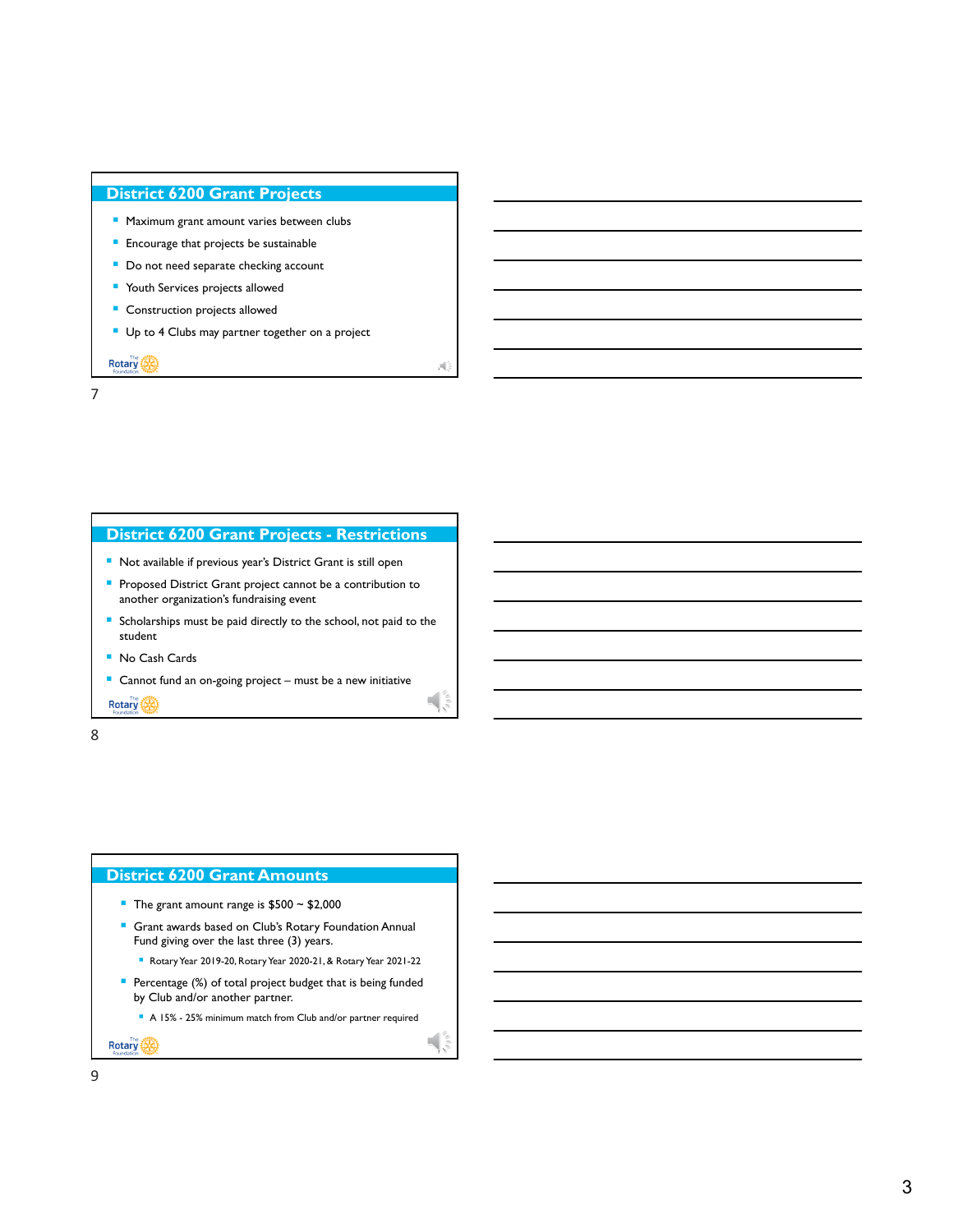

10

### **District 6200 Grant ~ Dates to Remember**

- March 4, 2022 ~ 2021-22 District Grant Final Reports from Clubs due
- **April 1, 2022 ~ 2022-23 District Grant Applications due**
- Uuly 1, 2021 ~ District 6200 Block Grant application submitted to The Rotary Foundation for approval
- $March 3, 2023 \sim 2022-23$  District Grants must be closed out and Final Reports from Clubs due

 $\mathbb{I}$ ,

 $\mathbb{R}$ 

Rotary **1989** 

11

#### **Take Action**

- **Make sure your Club has closed out its current District Grant** with all support documentation as required
- Club becomes Grant Certified 2 members complete GMS
- Go to DACdb Grants Module
	- Watch Grant Tutorial Video # 1 on how to use the Grants Module
- **Complete the 2022-23 District Grant Online Application by** April 1, 2022

Rotary (